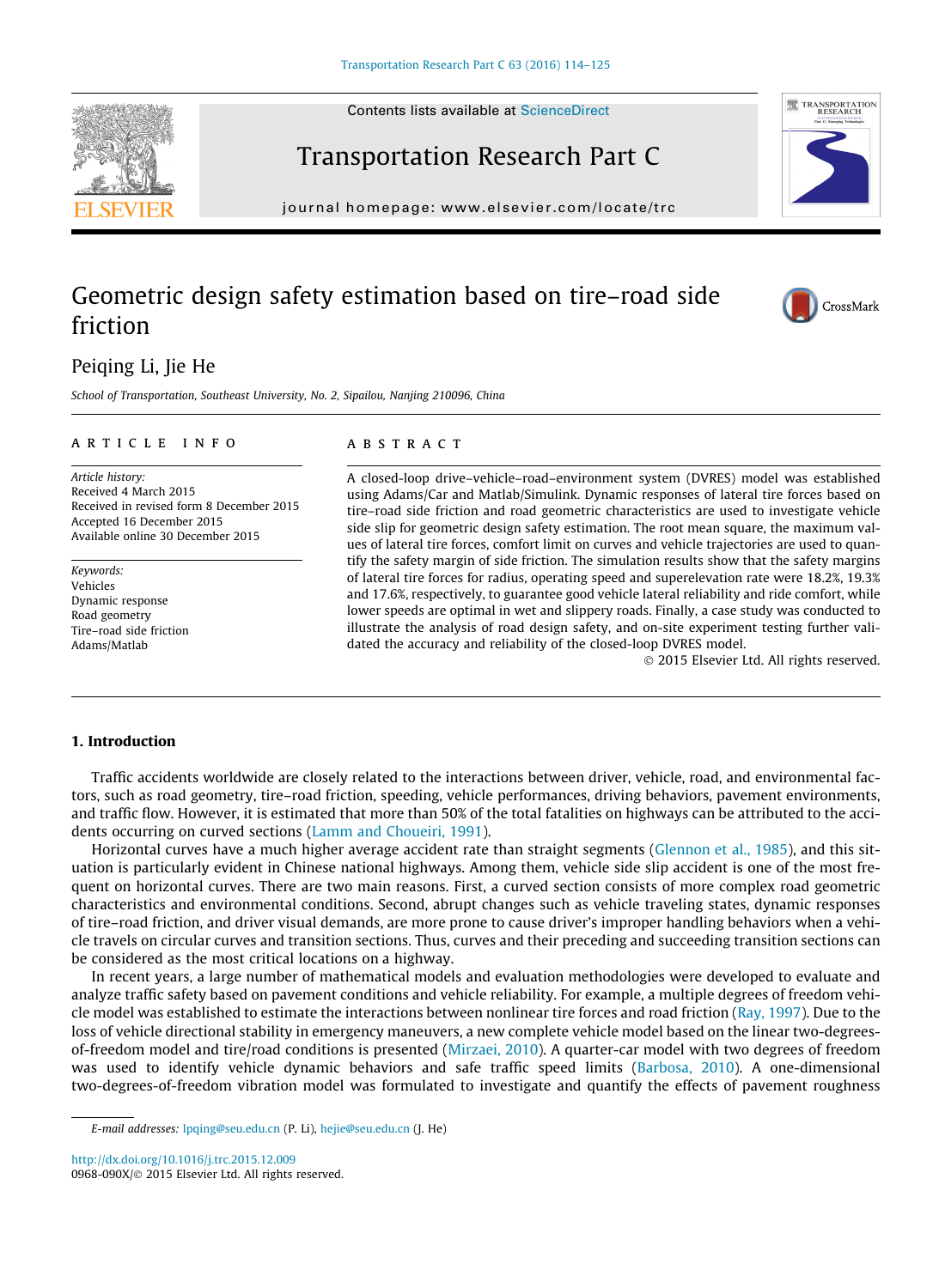and vehicle speed (Fuentes et al., 2010). Kang et al. (2013) proposed separate computational methods for evaluating highway alignment according to fuel efficiency, sight distance deficiencies and expected accident costs. The point-mass-model based performance functions considering the failure models of skidding and rollover were presented for a reliability analysis of vehicle stability (You and Sun, 2013). A vehicle vibration and roll model, with seven-degree-of-freedom, was used to analyze the coupling interactions between vehicle anti-rollover and lateral stability (Li et al., 2013). Mirzaeinejad and Mirzaei (2014) used a nonlinear eight-degree-of-freedom vehicle model to optimize the nonlinear control strategy for anti-lock braking system. More recently, driving simulator evaluation is emerging as an important approach for the traffic safety evaluation based on road geometric characteristics, and has demonstrated its usefulness in the road design stage (Bella, 2009; Brown and Brennan, 2015). However, this highlights the fact that no single model is universally acceptable (Jacob and Anjaneyulu, 2012).

As previously mentioned, vehicle models in most literature can be simplified as simple physical models with constant speeds to analyze vehicle dynamic responses. However, these simplified physical models do not accurately reflect the vehicle dynamic responses, especially the dynamic responses of tire–road side friction when the vehicle is traveling on the curves and transition sections. To overcome the above problems, a closed-loop drive–vehicle–road–environment system (DVRES) model, based on virtual prototyping technology, was developed in this study. Currently, virtual prototyping technology has been widely applied to various fields of research, such as the automobile industry, construction machinery, aerospace industry, and mechanical electronics. (Liu and Ma, 2009; Park and Le, 2012; Wong et al., 2013; Daher and Ivantysynova, 2014). Based on an extensive literature review, little work has been undertaken to investigate the vehicle lateral reliability estimation based on tire–road lateral friction and road geometric characteristics using virtual prototyping technology.

Tire–road side friction is an important reference index for identifying potential side slip estimation. When tire–road side friction is insufficient at a horizontal curve, vehicles may side slip, rollover, run off the road, or be involved in head-on accidents. As a result, road design with insufficient tire–road side friction will negate the ability of the driver to guide and control the vehicle in a safe manner. Drivers will also be taken off guard. Accordingly, locations that do not provide vehicle stability can be considered as geometric design inconsistencies, and assessing through vehicle lateral stability can help to identify them.

The closed-loop DVRES model can reflect real car, road geometric characteristics and pavement conditions, and driver maneuvers in the high-fidelity simulator system, and it is possible to reproduce dangerous situations and conditions for the dynamic responses of tire–road side friction. The input variables in the closed-loop DVRES model are radius of R, superelevation rate of e, operating speed of v, and combinations of left and right tire–road friction coefficients of  $f_1/f_r$ . Dynamic responses of lateral tire forces are used to identify side slip by analyzing tire force values, vehicle trajectories and traveling states. The root mean square, the maximum values of lateral tire forces, comfort limit (lateral acceleration) on curves and vehicle trajectories are used to quantify the safety margin of side friction.

The aim of this work is to analyze and reveal the traffic accident mechanism of vehicle side slip, and further to optimize the geometric alignment designs. This paper focuses primarily on four sections as follows. Section 2 establishes the closedloop DVRES model using Adams/Car and Matlab/Simulink, after which, in Section 3, experimental designs and dynamic response analyses for vehicle side slip are formulated. In Section 4, a case study is conducted to improve the geometric alignment designs according to the safety margin of vehicle side slip estimation. Finally the on-site experiment testing further validated the accuracy and reliability of the closed-loop DVRES model.

#### 2. Establishing closed-loop DVRES model

The closed-loop DVRES model consists of three essential components: a full-vehicle model, road model and a control system based on fuzzy rules. A full-vehicle model is composed of the car body, powertrain, front/rear suspension, front/rear tire, brake system and steering etc., in Adams/Car. The road is modeled by Multi-quadric (MQ) interpolation and threedimensional (3D) road xml file in Adams/Road. The control system is performed by an operating speed profile.

### 2.1. Three-dimensional road model

The proposed 3D road model is derived from MQ interpolation (Carlson and Foley, 1991; Hon and Mao, 1997). MQ interpolation is one of the best approximation methods in road modeling. The road modeling approach with MQ interpolation can be formulated as follows:

$$
F(x) = \sum_{j=1}^{n} a_j \left[ (x - x_j)^2 + R^2 \right]^{0.5}
$$
 (1)

$$
F(x,y) = \sum_{j=1}^{n} a_j \left[ \left( x - x_j \right)^2 + \left( y - y_j \right)^2 + R^2 \right]^{0.5}
$$
\n(2)

where  $F(x)$  is one-variable MQ interpolation function, which is applied to handle pavement smoothness and roughness.  $a_i$  is an undetermined coefficient.  $x_j$  is the  $j^{th}$  centerline coordinate scattered on horizontal curve. R is smooth factor. x is interpo-